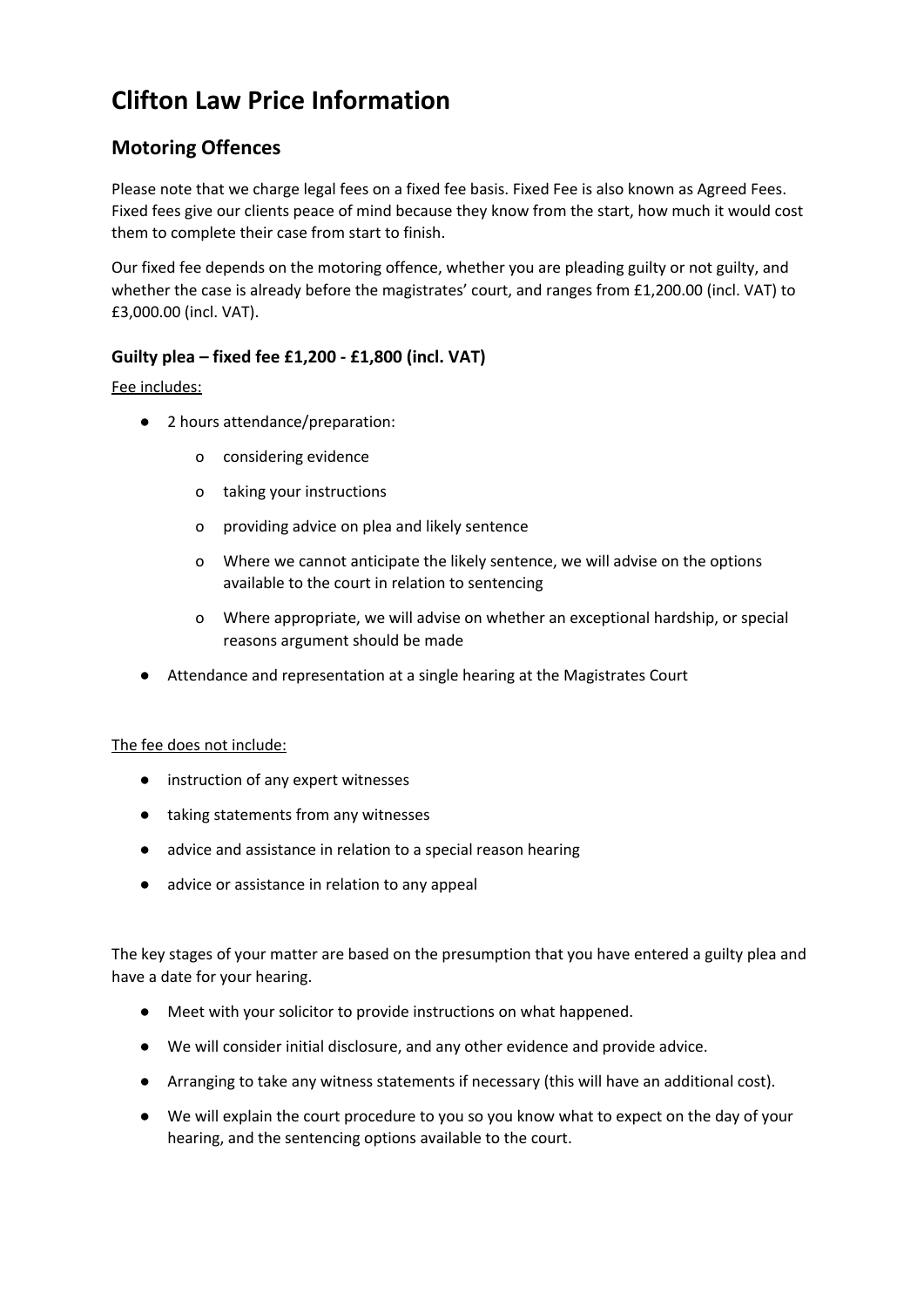- We will conduct any further preparatory work, obtain further instructions from you if necessary and answer any follow up queries you have.
- We cannot provide a timescale of when your hearing will take place, as this depends on the court listing for that day.
- We will attend court on the day and meet with you before going before the court. We anticipate being at court for half a day.
- We will discuss the outcome with you. If advice is required on appeal, this will carry an additional cost.

#### **The fees for our service can vary depending on a number of factors including:**

- Additional time required
- Contacting witnesses/third parties
- Liaising with courts
- If the trial runs over half a day
- The location of the trial
- Number of witnesses involved
- Number of offences committed

## **Not guilty plea (fixed fee) – £1500 (incl. VAT) – £3000 (incl. VAT)**

If you decide to enter a not guilty plea/s at the Magistrates court we will work with you to prepare a thorough case and represent you at the Magistrates' court trial.

**Stages of process:** based on the presumption that you have entered a not guilty plea and have a date for your hearing.

- Initial consultation and advice
- Review of charge summons and evidence and provide advice
- Further consultation by phone/in person regarding defence, explaining the court procedure so you know what to expect at your hearing, and the likely sentencing options available to the court
- We will conduct any further preparatory work, obtain further instructions from you if necessary and answer any follow up queries you have
- We cannot provide a timescale of when your hearing will take place, as this depends on the court listing
- We will attend court on the day and meet with you before going before the court. We anticipate being at court for half a day
- We will discuss the outcome after the court hearing with you. If advice is required on appeal, this will carry an additional cost

#### **Our fee includes:**

● Attending to you over the phone/in person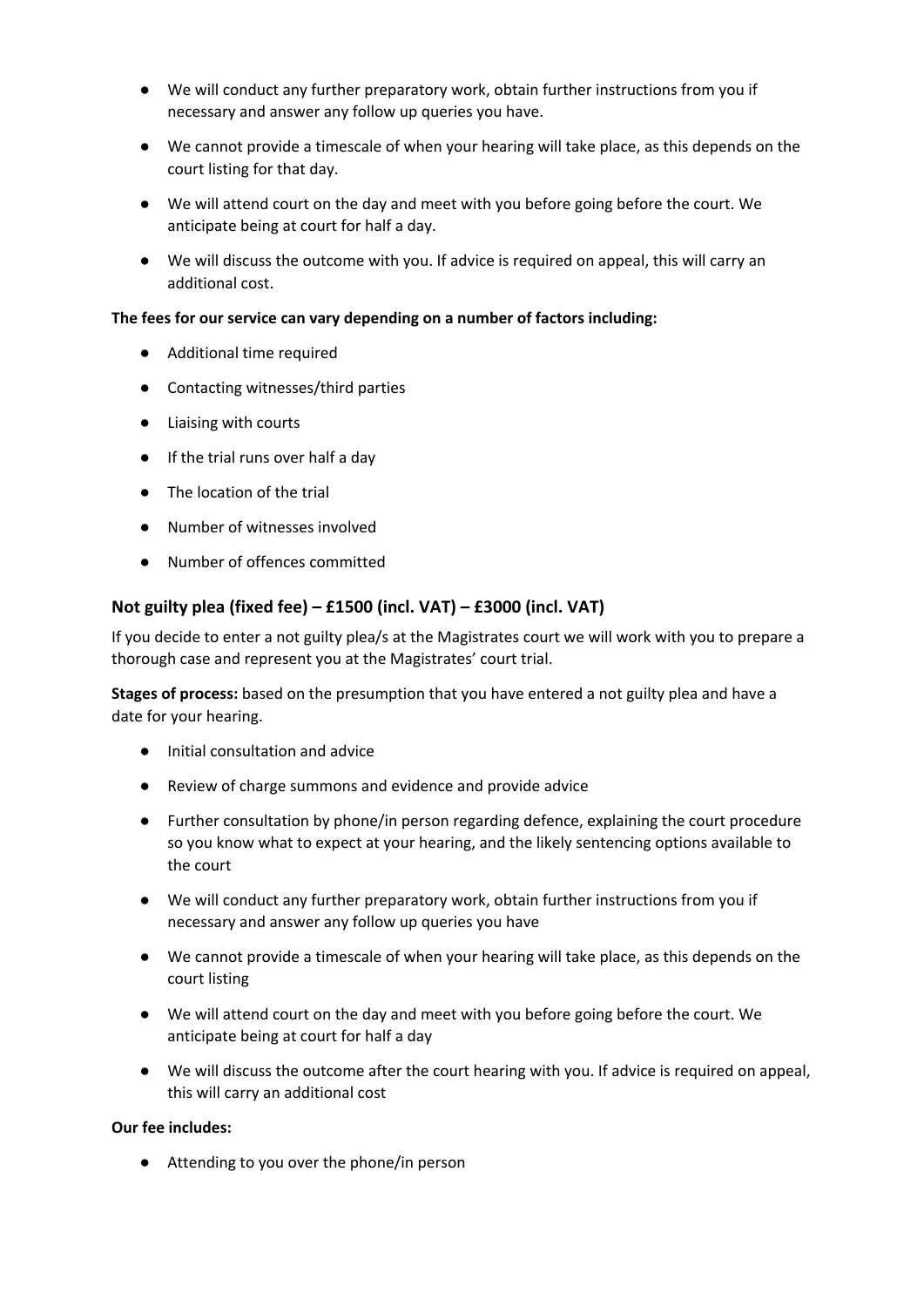- A full assessment of the evidence including advice on likely sentence/prospects of success
- Minimum of 2 hours' attendance/preparation:
- Considering evidence
- Providing advice in relation to plea and likely sentence
- Written plea and written case management
- Full representation up to and including the trial hearing for no more than half a day
- Providing assistance in obtaining character reference evidence and mitigating any penalties that the Court may impose
- Where appropriate, advice on whether an exceptional hardship or special reasons argument should be made
- Barristers fees
- Car parking/mileage or other travelling expenses

#### **Our fee does not include:**

- Instruction of any expert witnesses
- Taking statements from any witnesses
- Advice and assistance in relation to a special reason hearing
- Advice or assistance in relation to any appeal
- Representation in person at any case management hearings
- Third party or experts' fees
- If the court of its own volition sees fit to adjourn your trial to another date, requiring us to reschedule date of attendance
- Any work following the conclusion of your final hearing or appeal which would incur additional fees
- Costs in relation to transfer proceedings
- Any fine imposed by the court, surcharge or order for costs made in favour of prosecution

#### **The fees for our service can vary depending on a number of factors including:**

- Additional time required
- Contacting witnesses/third parties
- Liaising with courts
- If the trial runs over half a day
- The location of the trial
- Number of witnesses involved
- Number of offences committed